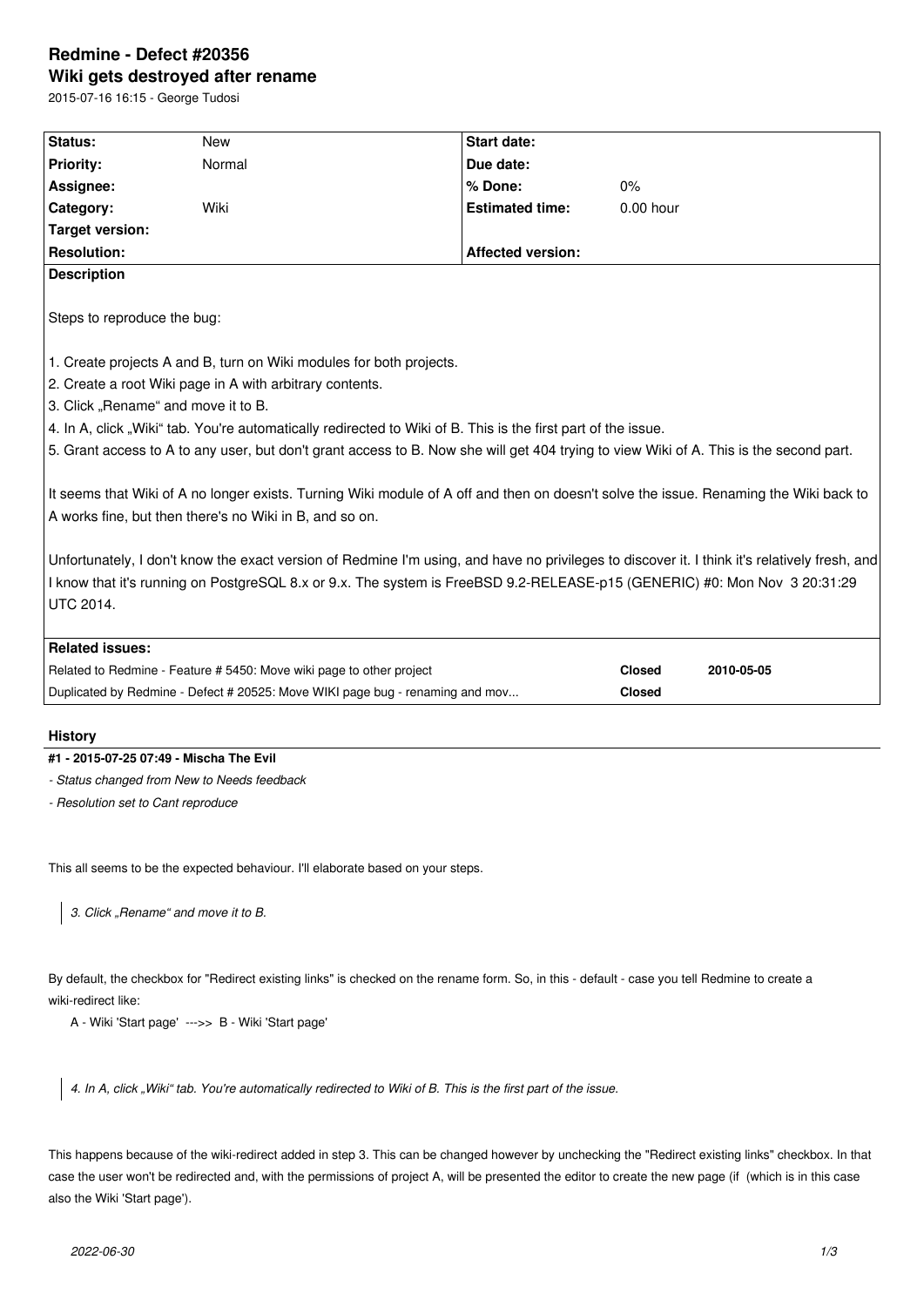*5. Grant access to A to any user, but don't grant access to B. Now she will get 404 trying to view Wiki of A. This is the second part.*

This happens - again - because of the redirect. If a redirect to another project exists for the wiki 'Start page', clicking the 'Wiki' menu item in project A will load the redirected page in project B. As such permissions of the user on project B will apply. If the user doesn't have the permission to view wiki pages of project B - the case in your scenario -, a 404 response will be served.

*It seems that Wiki of A no longer exists. Turning Wiki module of A off and then on doesn't solve the issue. [...]*

Well, if you move the wiki 'Start page' with a redirect to a page in another project (B), you are effectively shutting down access to project A's wiki. This is because the wiki 'Start page' is used as the target of the 'Wiki' project menu item. Without the redirect the editor shows up normally, indicating that the wiki exists and is activated.

Turning the Wiki module on/off won't do anything. It only disables the 'Wiki' project menu item for the project and disables rendering of any wiki page by returning 403 responses.

*[...] Renaming the Wiki back to A works fine, but then there's no Wiki in B, and so on.*

Well, you *are not renaming* the wiki page. You are actually *moving the wiki page* (to another project) *using* the *rename form*. This is by design (see #5450).

By moving a wiki page you actually move it (with its history). You *don't make* a *copy*. As such, a moved page will *only* exist in the target project after the move, leaving the base wiki page empty (this is why, if no redirect is added during the page move, your user would be presented with the editor to create a new wiki page in project A in step 4 - using wiki 'Start page' as the name for it - [note: only when the user has the 'Edit wiki page' permission on project A]).

*Unfortunately, I don't know the exact version of Redmine I'm using, and have no privileges to discover it. I think it's relatively fresh, [...]*

Looking at the history of the wiki page move feature, you are running either 3.0.x or trunk >= r13643.

I hope this sheds some light on the experienced behaviour. In my opinion everything works as expected. Can you provide some feedback? Thanks.

Regards, Mischa.

## **#2 - 2015-07-27 13:55 - George Tudosi**

Hi Mischa,

thanks a lot for the explanation. I've missed the redirect flag, so yes, it works as expected if one walks through the steps I described.

But how to recover from such condition? I've tried "renaming" the wiki of A to move it to B, and unset the redirect checkbox. Nothing changed—now I have a wiki in B, and the menu link from A still redirects to it.

#### **#3 - 2015-08-15 10:14 - Toshi MARUYAMA**

*- Category set to Wiki*

## **#4 - 2015-08-15 10:33 - Toshi MARUYAMA**

*- Related to Feature #5450: Move wiki page to other project added*

#### **#5 - 2015-08-15 10:41 - Toshi MARUYAMA**